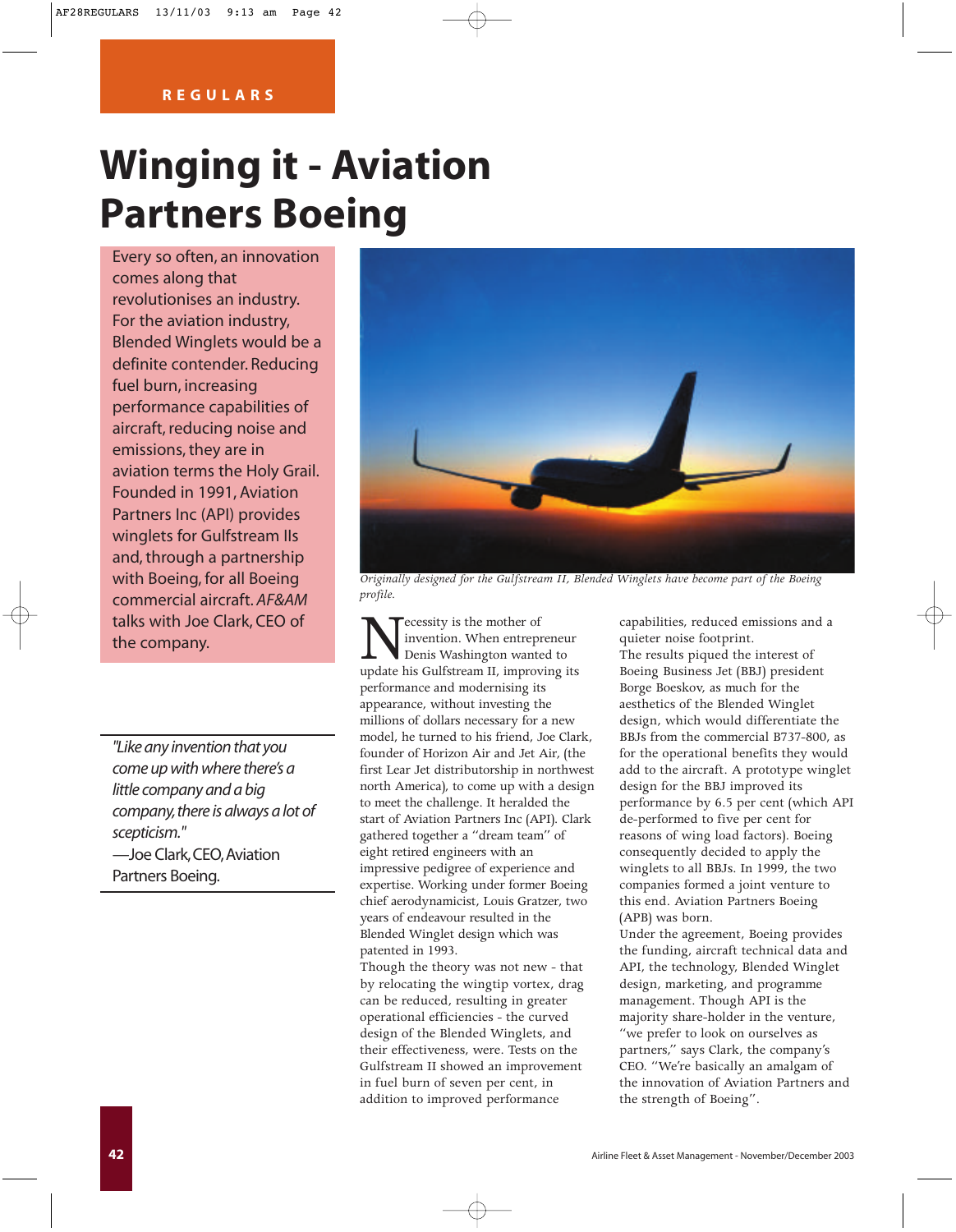

*APB has recently gained certification for retro-fitting Blended Winglets to the B737 Classics fleet.*

The joint venture, extremely successful, has been an achievement in itself for API which had to overcome a mountain of market scepticism - particularly from Airbus and Boeing - as to the validity of its performance claims of the winglets. Such market reticence is understandable. The "Dream Team", retired and in their seventies, had succeeded where so many had failed before, not only achieving the most impressive results in the market, but using outmoded methods of engineering and testing. Eschewing the use of computational fluid dynamics and wind tunnel testing - "wind tunnels do not give you accurate information on the performance of winglets," says Clark - the engineers had instead opted for the more old-fashioned method of instrumenting flying aircraft at different points in the sky and at different settings and weights, and from that designing the prototype winglets.

Boeing has, of course, since revised its opinion, "but in the initial stages it was a rocky road," says Clark. "Like any invention that you come up with where there's a little company and a big company, there is always a lot of scepticism. Boeing is a big ship and big ships take a long time to turn. It is the same with every big company. But I will say, the proof of the pudding is in the eating, and since we added Blended Winglets to the B737, it has just been a snowballing market."

The STC for the BBJ Blended Winglet design was received in 2000. To date, 86 BBJs have been sold, more than double Boeing's estimates of between five and 10 sales annually. This is in no small part due to the Blended Winglet design, says Clark, which has given the aircraft a very distinctive, very sleek and very modern look.

APB received the STC for Blended Winglets for the B737-800 in 2001. Winglets remain an optional extra on production B737NG aircraft, but B737- 800s equipped with winglets can fly further, burn up to five per cent less fuel, or carry up to 4,000lb more payload than standard models states Clark, as well as being quieter, providing lower engine maintenance costs and improved take-off performance at high altitude airports in hot climate conditions. One of the first customers for the Blended Wingletequipped B737-800 was Qantas, which placed an order for seven with an additional 40 options, citing winglets as the deciding factor in the sale. To date, 25 per cent of the B737NG market has been fitted with winglets, a figure which Clark believes should grow to between 75 and 80 per cent in the future. More recently, APB has received STC

certification for a Blended Winglet design with which to retrofit B737 Classics. The company is also in the throes of developing winglets for B757, B767, B747 aircraft. Most of the research and development for these latter has been done, says Clark. "We're at the point now where we are out seeking customers to launch these programmes." The one blot on the horizon is the downturn and consequent cash-shortages of the airlines. A stagnant market is never going to be condusive to sales and consequently, while there has been a lot of interest in the B737 Classics' retrofit winglets, says Clark, "that hasn't culminated into large orders as yet." No takers, either, to launch the B757, B767, B747 winglets, despite the proven efficiencies and cash-savings that they could bring the airlines. It is a significant challenge. "If we could somehow finance these airlines, then we would have double